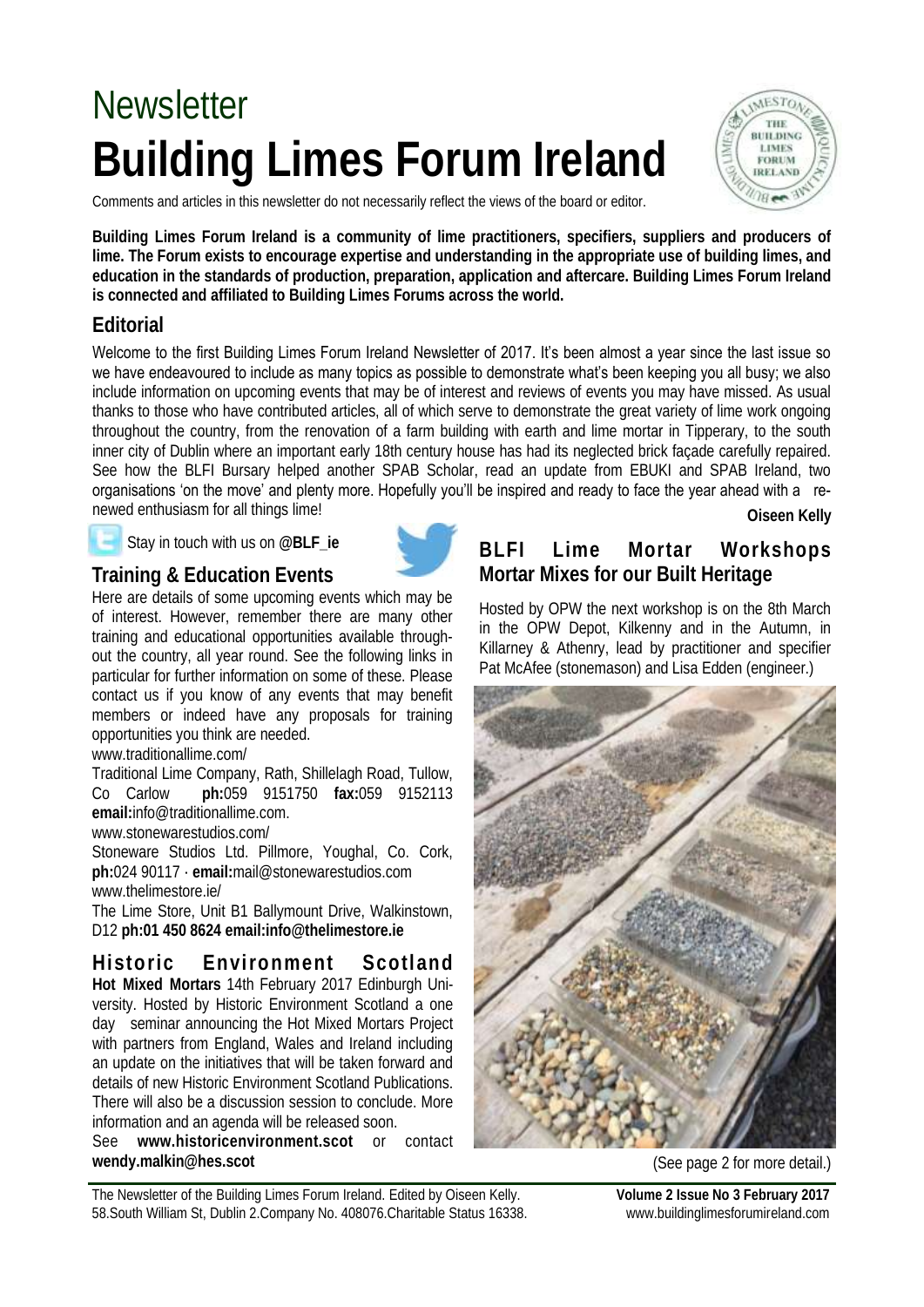#### **Comment From The Chair:**

A whole year has gone by since our last newsletter and when I first looked back I questioned what have we done of significance? But then I think about our events and also achievements of others, where we have been advisors or contributors, and realise that for a voluntary group we achieve so much and that the contributions of individuals, for no apparent return, is stupendous. We all realise when we do meet and spend some time together that being part of a group is much better than slogging (or is it slaking) away individually and that sharing our experiences creates limelight. You'll see plenty of information about our various activities and those of individual members in this newsletter. However just to mention those that didn't make these pages:

- An extremely successful Lime Slam at the beginning of March 2016 in a venue new to us at No.63 Merrion Square
- We were delighted with the congenial atmosphere of the first floor space where so much un planned talk got talked
- Issue and launch of the Hot-mix lime mortar guide
- Culmination of the Erasmus "Train the trainer" venture with Heritage Council
- Mulranny Stone wall and Lime festival a joint venture with Mayo County Council
- Field tests and Mortar mixes Workshop bench demonstrations at Drimnagh 5th May
- The AGM that evening with a wonderful talk from Chris Pennock about the works at Nidaros Cathedral, Norway
- The usual input from hard working members at the IGS traditional Skills weekend 8th and 9th May
- Richmond Barracks tour November 12017

The rest you can catch up on in this newsletter.

Across the Irish Sea our friends, whilst intent on leaving Europe are keeping themselves warm with Hot-mix and we are in included in that pot. The OPW and Heritage Council have signed Memorandum of Understanding with Historic England and Historic Environment Scotland amongst others. As a precursor we have just rolled out ―Lime Mortars update‖ workshop with the OPW. We hope this is the first of many and will form part of our remit within the bigger picture of bringing Hot-mix to the fore. So, I would encourage all of you to come to events and get to meet other limeys and find out that you are not alone. If sometimes that is too difficult to fit into the schedule or you are at a distance please do share as much of your projects as possible by sending articles for newsletters and photos with captions for newsletters and our webpage. Wishing you all success in all your lime projects 2017. **Lisa Edden, Chair 2015-2017**

**Your current hard working board members are:**

|                 | <b>Sar Sarront nara tronting board mombon</b> |
|-----------------|-----------------------------------------------|
| Lisa Edden      | Chair                                         |
| Grellan Rourke  | Company Secretary                             |
| Una Ni Mhearain | Treasurer                                     |
| Shane Nolan     | Membership                                    |
| Manfredi Anello | CPD / Training                                |
| Kevin Blackwood | <b>Bursary</b>                                |
| Helen Hossack   | Northern Ireland                              |
| Oiseen Kelly    | Events & Newsletter                           |
| Joe Kirwan      | <b>Technical &amp; Standards</b>              |
| Patrick McAfee  | Training                                      |
|                 | Also Eszter Nádas Administrator               |
|                 | James Powell Webmaster                        |

Thank you to Ivor McElveen who stepped down from the board in 2016. He has since taken up a position on the board of the Heritage Council and continues to play a key role in the Hot-mix Lime Mortars Project. We wish him well, no doubt we will be calling on his expertise in future! We would also like to welcome Manfredi Anello back after a short absence, he was greatly missed and we look forward to his return.

Finally just to note that the AGM is scheduled for early May and this year we will need some new members to join the board. If anyone is interested and would like some more information, please get in touch with any of the current board members or email **info@blfi.ie**

#### **The BLF Conference & Gathering 2017**

The 2017 Conference and Gathering will be held in **Trondheim (7th to 10th September)** where the Nidaros Cathedral and Cathedral Workshops will be the focus of lectures and visits throughout the weekend. See **www.buildinglimesforum.org.uk/2017-conference**

**BLFI Lime Mortar Workshops—** 

**Mortar Mixes for our Built Heritage**  These workshops will be of interest to those specifying or working with mortars for the repair and benefit the architect / mason making the transition into working on heritage structures and serve as an update for those already working in conservation but who may not have used hotmixes and earth mortars, both of which will be included. It will also be a forum for those wishing to share their understanding of pozzolans and other aids to carbonation and how to test in the field. Participants should go away knowing how to interpret an existing mortar and to specify a good repair mortar; learn how pozzolans enhance hydraulic set, how to carry out field tests and about the importance of understanding the materials. For more information and to book (opening soon) see **[www.buildinglimesforumireland.com](http://www.buildinglimesforumireland.com) or email info@blfi.ie**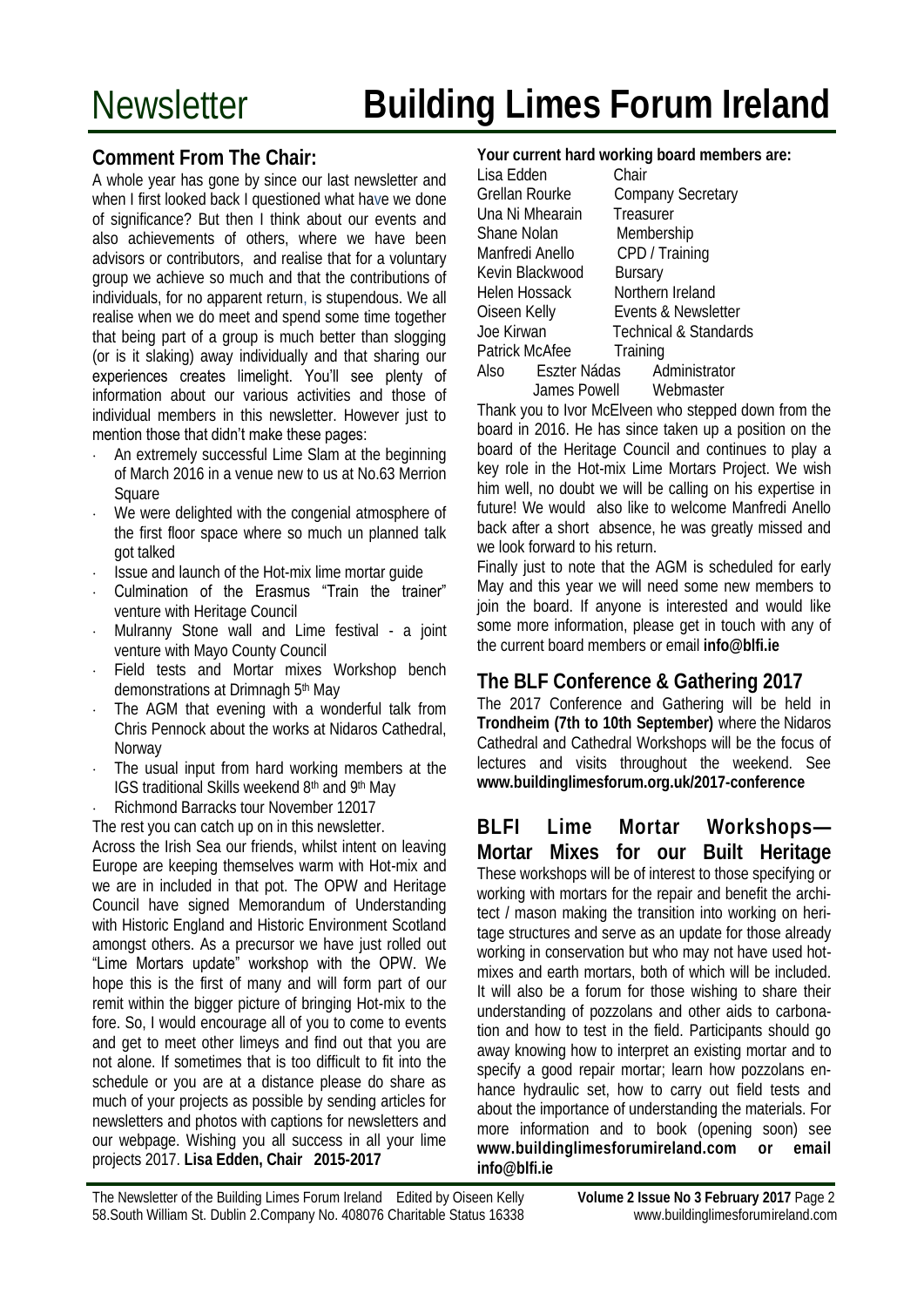**BLF Liverpool Conference LF 2016**



Cupola Liverpool town hall

**The following conversation was generated by the BLFI attendees at BLF Liverpool Conference. It may serve to give a brief synopsis of the weekend which by all accounts was a great success.** 

#### *"How to chair sessions and deliver at conferences" or "Lisa Edden's learning outcomes from the BLF conference at Liverpool".*

The Saturday practical demonstrations rang particularly true for me. **Phillip Gaches** (master plasterer and teacher through SPAB and other organisations) led us through a wonderful set of craft-skill practical presentations. With the lightest touch he asked strategically placed questions, queries that were in the audience heads but that were only beginning to formulate. In this way, he enhanced the delivery of the craftsperson, maintained a high level of audience attention and allowed a natural understanding of the craft skill to occur. **David Wiggins**, (Curtins Consulting Engineers) gave an outstanding lecture was given on Sunday morning by a remarkable young Engineer What made David's talk so exceptional was its technical content presented in a simple manner, clear diagrams on well-presented slides with a punchy spoken delivery – it all sounds obvious really doesn't it? But through the haze of a Sunday morning, after a late night and two previous days of conference the message contained, and the projection of a strong local accent with perfect articulation made us all sit up. There was a distinct rush from some eminent players in the dissemination of lime education to sign David up for future deliveries. So look out for David Wiggins and his perfectly formed arguments, backed by significant research, of the importance of re-pointing with mortars that contain a significant quantity of free air Limes and why lean NHLs and mixes with cement cannot save the masonry units nor solid masonry construction.

*Colm Murray* had a particular comment about misplaced interpretation of damage to the eye from lime. *'*I think showing photographs of traumatically damaged eyes wasn't necessary for the transmission of the speaker's message. I think there is a reasonable level of consciousness about health and safety issues of working with lime among all those who were present and being exposed to injuries that were not suffered as a result of lime was unnecessary'.

*Ivor McElveen reiterated:* **'**Would most definitely second Colm's observation. It was unnecessary and inappropriate. Indeed, somewhat ghoulish to say the least and added a sour note to the proceedings. As LE mentioned, this 'medical' approach was a point of controversy at a prior BLF Committee meeting, it was requested that consideration be given to focusing on prevention and immediate action, not to dwell unduly on consequences, which is irrelevant to site conditions. That is; good H & S Practice! Further, on returning from Liverpool and re-checking with the medical source which I used when preparing the Phase I HLM Report (2014); he was surprised that the medical eye expert did not know about sugared water (understood to be the prime ingredient of Diphoterine). Sugared water is far superior to plain water which should only be used when nothing else is available. (A precise flushing methodology to be observed as described by the expert). A saline solution, which the lecturer mentioned, should be avoided in alkali related eye accidents unless the risk of bacterial contamination is evident, although this would be better treated in the hospital to which the victim should be immediately going. Apparently, sugared or saline waters were fairly standard industrial stand-by for immediate eye treatment in the case of accidents, which has been largely replaced by the more sophisticated Diphoterine

or similar. Diphoterine is standard CRH issue for PPE.'

*Triona Byrne concurred:* ‗Agree with all that's been said re; H&S talk and David Wiggins excellent talk -he stated so clearly what others seemed to say in a roundabout way over the rest of the weekend. It would be great to have an Irish talk next year to highlight the current practice in work being carried out in Ireland or simply to see some interesting Irish projects. Maybe this has happened in other years, but it would be nice to assert the Irish presence at the conference! I'd also add that having heard an extended version of Nigel Copsey's talk last week, it was disappointing that he had such a short time on Friday to deliver such significant research. I don't think the importance of what he had to say came across, as he seemed to be rushed off stage also! I look forward to his upcoming publication for HES. An excellent weekend, lots of interesting discussion and a great chance to catch up with all.

Pat McAfee summarised: 'Simon was an excellent chairman. 'The use of Local Aggregates', **Ben Boscence**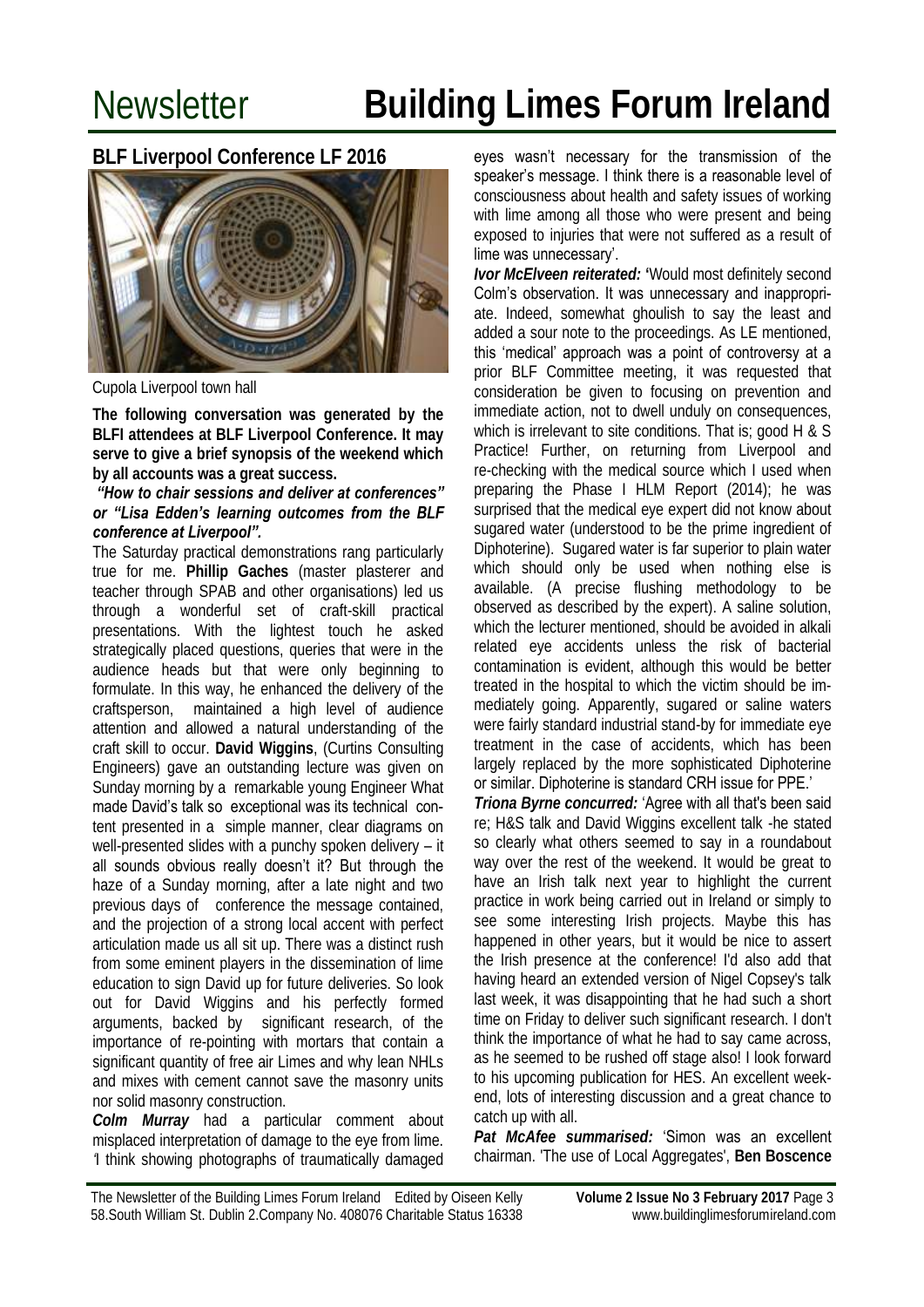

Back: Ivor McElveen; Lisa Edden; Tríona Byrne. Front: Richard Mc Loughlin; David Maher; Paul Marlow; Pat McAfee. Missing in action = Colm Murray!

revealed how re-cycled aggregates of every sort within widening 5km concentric circles to where he lives can be used with lime for new builds. He has conducted tests including the use of earth. **Roger Curtis** of HES outlined in a very specific and logical manner the goals and objectives of HES' leadership role in the HLM Project, with Historic England, The Heritage Council and others, including four new publications scheduled for Spring 2017. He said 'We pay a lot for mortar analysis to reveal hot mixed mortar only to receive a specification recommending a NHL5 mortar mix'. **Nigel Copsey** in 'What we can learn from old texts on lime mortars' barely revealed the scope and breadth of his research. As others have said, too little time was allocated to him. His 3 traditional methods of mixing and mention of Vicat, much revered in the earlier days of the lime movement decrying fat lime, the same time building a hydraulic lime factory outside Paris was interesting. Nigel has a lot more to offer than this. Possibly he should have spoken on each of the days with his subject matter split accordingly. **Alison Henry** in 'Hot-Mixed Mortar -current perspectives' gave a brief intro to the lime revival at Wells Cathedral and then the failure/part failure of 1:3 lime putty mixes. The coming of NHL's with an example of a semi collapsed cob house. She outlined the 3 historic mixing methods using hot mixed mortars. Issues requiring further investigation were outlined such as etching of aggregates, continuing expansion, steam creating pores and enhanced durability. An interesting result from a recent test revealed mixes with less lime carbonated quicker because there was less lime to carbonate. Also that mixing methods effect test results. She stated that the 'Magnitude of enhancement is not fully understood' Alison of HE is moving cautiously here but at the same time believes that the hot mixed mortars

of the past are a key to future repairs. **Cristiano Figueiredo** of Bath University outlined the Bath Project on NHL mortars, noting that BS EN 459 inappropriate for the testing of mortars and therefore meaningless. **Inigo Mencchatorre** of St Astier in 'A better use of lime leads to better use' gave a talk similar to another St Astier one in Dublin earlier this year. Statements like 'mortars with a compressive strength less than 2N/mm2 will fail because of frost damage' does not reflect the multitude of extant lime and earth mortars throughout Europe that are weaker than 2N/mm2. Also the reference to free lime acting as cholesterol and clogging pores leading to failure makes little sense when free lime is seen as an essential and beneficial process in most lime mortars. Maybe this process would not be beneficial in tidal zones etc and this is maybe where some NHL's belong. **William Napier** re McIntosh's, Hill House, explained problems associated with original cement renders and lack of weathering details. 'Authenticity rather than materiality', referencing their inevitable decision: **Bill Revie** and **Andrew Bradley** spoke of Duart Castle off the west coast of Scotland and an annual rainfall of 4.5M with previous earlier repairs carried out by others causing problems. Deep raking, vacuuming of dust, gauged hot mixed mortars and on gable barges the use of lead wool all form part of the new repair regime which is working. A number of years went in to examining, testing, discussing etc before any work was carried out so this job represents the pinnacle of high rainfall, edge of the sea, hard stone projects. **Marianne Suhr** in 'Insulating Solid Walls' explained how up to 40% more heat is lost in damp walls, so fixing problems associated with this is going to make a big difference. The pros and cons of internal and external insulation were covered including interstitial condensation. Wood fibre board, reeds, hemp, lime and vermiculite were all discussed. Using wood fibre board externally would require adequate detailing to avoid prolonged wetting. **Bill Sargent**  (pargeter, south of England ) had us all laughing while modelling his creation of a pregnant mermaid with a lion's head in lime mortar. He never used oak laths rather chestnut or other woods. Everything was 'wet on wet' including all coats of lime and sand. Nylon chicken wire made a good reinforcement. His team mixed hot mortars in November to be used the following March onwards. He needed the stickiness they produce to create his work, some of which was applied by hand in balls like bread dough. Wooden stamps (pear wood) applied to wet mortars at times formed part of the process but otherwise images were created by free modelling of lime mortar. Feebly hydraulic lime was sometimes added to external mixes. Up to 10 coats of lime wash were applied to the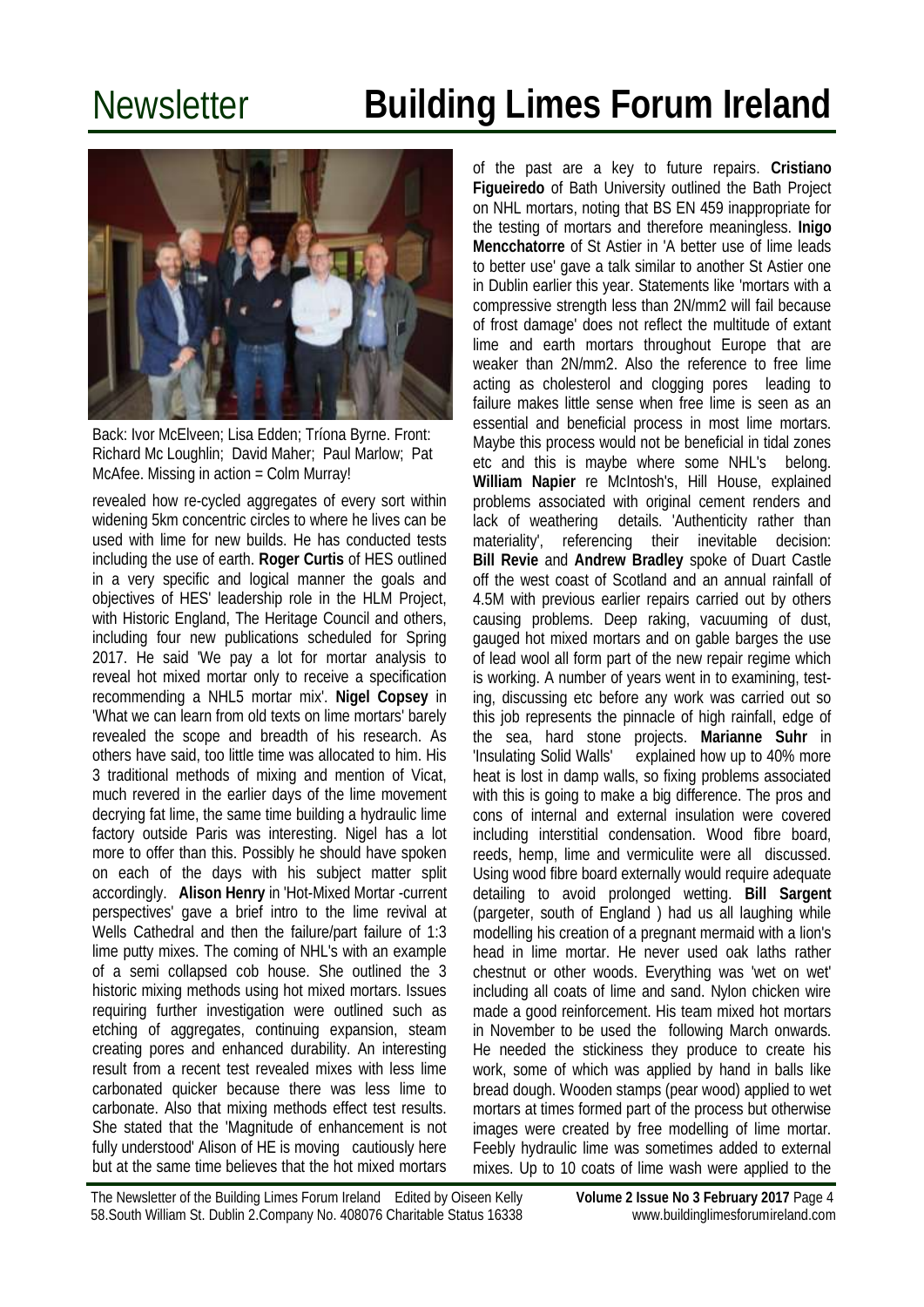

Nigel Copsey Saturday Demonstrations

finished work. **Andrew Fawcett** demonstrated frescos using a process that locks in pigments through carbonation. **Martin Brown** created a flower in relief using lime mortar, a good demonstration, lots of explanation. Polyester fibre was used as reinforcement as easy to disperse throughout the mix compared to natural hair. Chalk (2mm down) was a key ingredient, highly porous and used instead of sand. CL90 as a hydrate was his preferred binder and cellulose as a retarder. **Philip Gaches**, emphasised the importance of 'wet on wet', a probable reason why nothing ever falls off Early English ceilings. Chalk (a common theme), non-hydraulic lime, nylon fibre all come pre-mixed as a stiff putty from Singleton Birch (Fibre Lime). He demonstrated a ribbon type ornament in this material applied to a pre-plastered board first rolling out the ribbon as a long thin sausage, flattening it and applying with expert manipulation to the board. **Nigel Copsey** demonstrated doing a hot mix excellently while explaining the process, citing his own personal experiences with reference to 19th century writers. **Peter Glasman**, Specialist Register of Ophthalmology at Chester Hospital had not been briefed on the audience, material in question (lime) and first aid regime already established and found best by industry unfair to him and to his audience. **David Wiggins** of Curtins 'Lime mortar and sacrificial weathering' explained in simple terms the interconnected small pore structure of lime mortar resulting in wicking moisture from larger pored sandstone. Importantly he said, cement : lime mortars can have as large an overall pore structure as some lime mortars but the pores are not interconnected and therefore do not behave similarly. Hot mixed mortars best replicate older successful mortars. Limestone aggregates and chalk can increase porosity and carbonation. Throughout the emphasis was, salts are the primary source of decay throughout the UK and transported with the mechanism of moisture from larger pores in stone to the interconnected smaller pores in mortar. Finally he said 'anything above an NHL 2 is not going to work sacrificially'. An excellent talk put across effectively.'

### **Coventry HLM, BLF and Historic England**

On 20th October 2016 at the Chapter House, Coventry Cathedral the BLF and Historic England held a Hot Mixed Lime Seminar & Workshop. This was a one-day course which included talks and practical demonstrations for



Nigel Copsey, UK's hottest demonstrator!

contractors, professionals and their clients. Speakers and demonstrators included Alison Henry, Historic England; Nigel Copsey, stonemason & building conservator; Pat McAfee, stonemason; David Wiggins, structural engineer, Curtins; Alan Gardner, chartered building surveyor; Nick Durnan, stone conservator; Richard Jordan, master roofer; Simon Swann, stone conservator; Bill Revie,

building materials scientist; and Craig Frew, Historic Buildings Consultant. It was an opportunity for this diverse team of craftspeople and consultants from across the UK & Ireland, to share their knowledge and experience.

Nick Dunan, Stone Mason, Carver & Conservator hot mixes with pozzolans and hot mix shelter coats.



#### **Stone Cutting & Stone Masonry Apprenticeship**

This course is being delivered in Tralee by the Kerry ETB in conjunction with the OPW and SOLAS (formerly FÁS). The duration is a minimum of 4 years, provided all phases are successfully completed. The award is a Level 6 Advanced Certificate Craft—Stonecutting & Stonemasonry. See www.solas.ie or contact **066 7149600** email **training@kerryetbtrainingcentre.ie**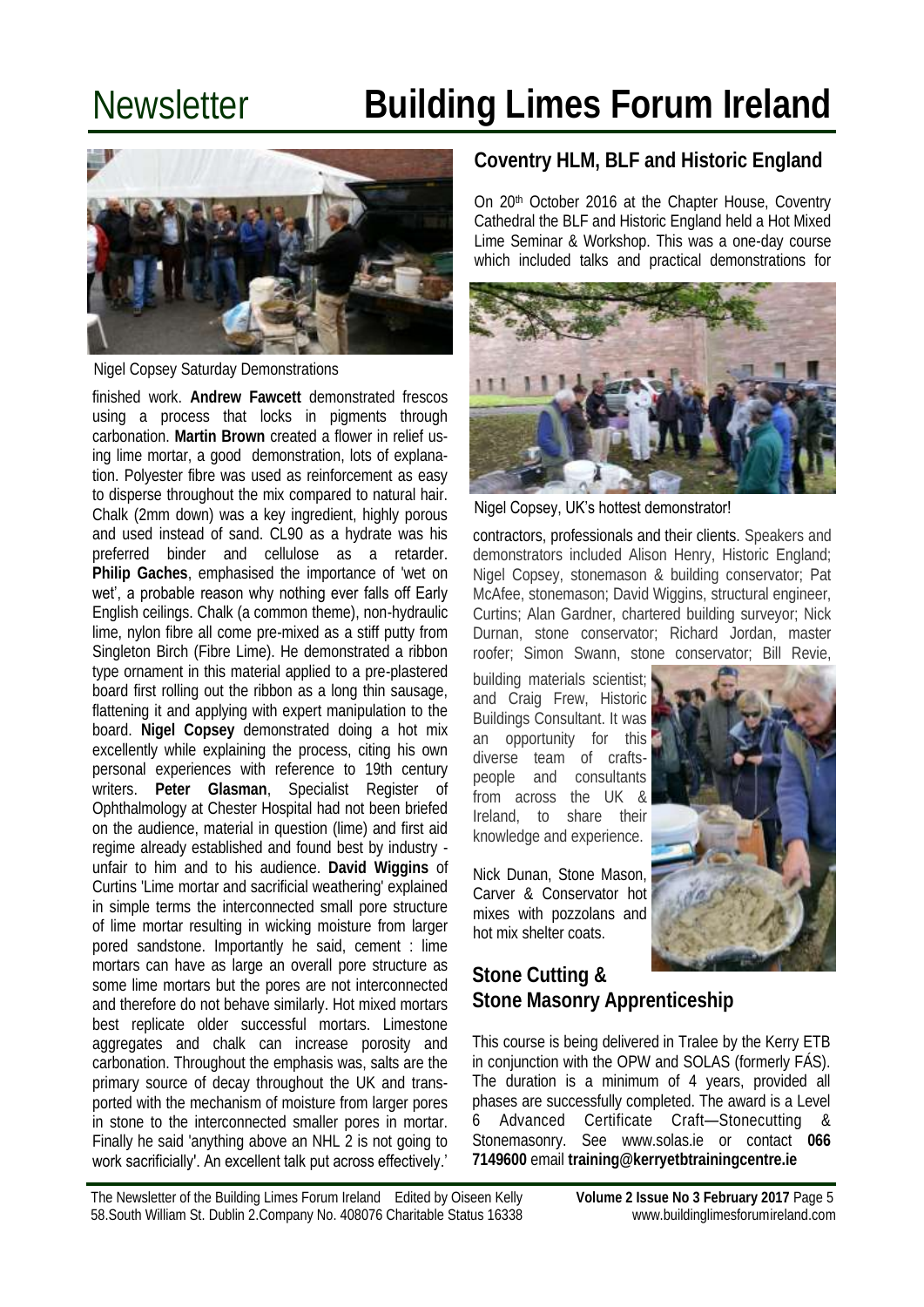#### **No.10 Mill Street – A Tale of Façade Restoration & Raddle Coats by John Beattie, Conservation Consultant with Carrig Conservation**

No. 10 Mill Street, Dublin 8 is undoubtedly one of the most important surviving houses in the Newmarket area; it has for many years, been the subject of neglect and vandalism. Works are currently underway to refurbish the building including an ambitious programme of brickwork restoration to the principal north façade. Built during the early 18th century as a 'Dutch Billy', the building was remodelled in a gothic fashion in 1891 to designs by George P. Beater. The late 19th-century alterations saw the complete replacement of the cruciform roof and second floor, including its iconic double-curvilinear gables. Further works saw the construction of a singlestorey porch, replacing a fine pedimented stone doorcase. During the mid-to-late 20th century the building's façades were cocooned in a thick cement-based render. Only the late 19th-century brickwork at second floor remained exposed, though this had not escaped completely unscathed, having been re-pointed in an impervious cement mortar. Investigative works during the early stages of the project indicated that entrapped moisture had led to significant saturation of the masonry, and in some extreme cases had caused the soft Georgian brick to disintegrate. While the removal of the cement render risked damage to the face of the underlying brick, it was clear the condition of the sub-



Principal (North) elevation prior to façade restoration.

strate was such that its structural integrity had already been significantly compromised. The only viable option was to remove the 20th-century render and carry out extensive structural repair to the facade. Test trials were conducted to establish the most sympathetic method of render removal with operatives tackling small sections at a time to allow for the structural consolidation of the substrate in a phased and controlled fashion. In the meantime, thoughts turned to final presentation of the façade with two options on the table: (1) to re-render the building in a breathable lime-based material or (2) to reinstate a brick façade. While option 1 would technically have addressed both the consolidation of the façade and the issues surrounding breathability, archival photographs documenting the building at the turn of the 20th century indicated that the principal north-facing elevation had been intended to be read as an exposed brick façade. Following the application of in-situ sample render and brick repair panels, there was a strong desire and consensus among the design team - in consultation with the Conservation Officer - to reinstate the principal elevation in brick as a character-defining façade. Nolans MPC heritage contractors were appointed to carry out the considered and labour intensive works, which included a mixed repair approach of 'red rubber' brick replacements and the application of 'plastic' repair mortars. Evidence suggested that the Georgian brickwork had initially carried a wigged pointing treatment, though it was decided, given the significant intervention that had been carried out to the façade during the late 19th century (including patch repairs in a contrasting brick), to apply a unifying ‗raddle coat'.

'Raddle' or 'Ruddle' coats are a red coloured lime wash, which were used historically to unify brick-work within elevations and have, in more recent years, been used by Historic Royal Palaces at Kew Palace, London, and locally by James Kelly at Tailors' Hall, Black Lane, Dublin. The use of a raddle coat at No.10 Mill Street, not only served to unify the brickwork but also offered a further layer of shelter coat protection to the soft Georgian

brickwork.



Raddle coat being applied to the façade of Tailors' Hall. James Kelly, Architect & Old Stone, Masonry Specialists (Ref. Nicki Matthews, C.O.)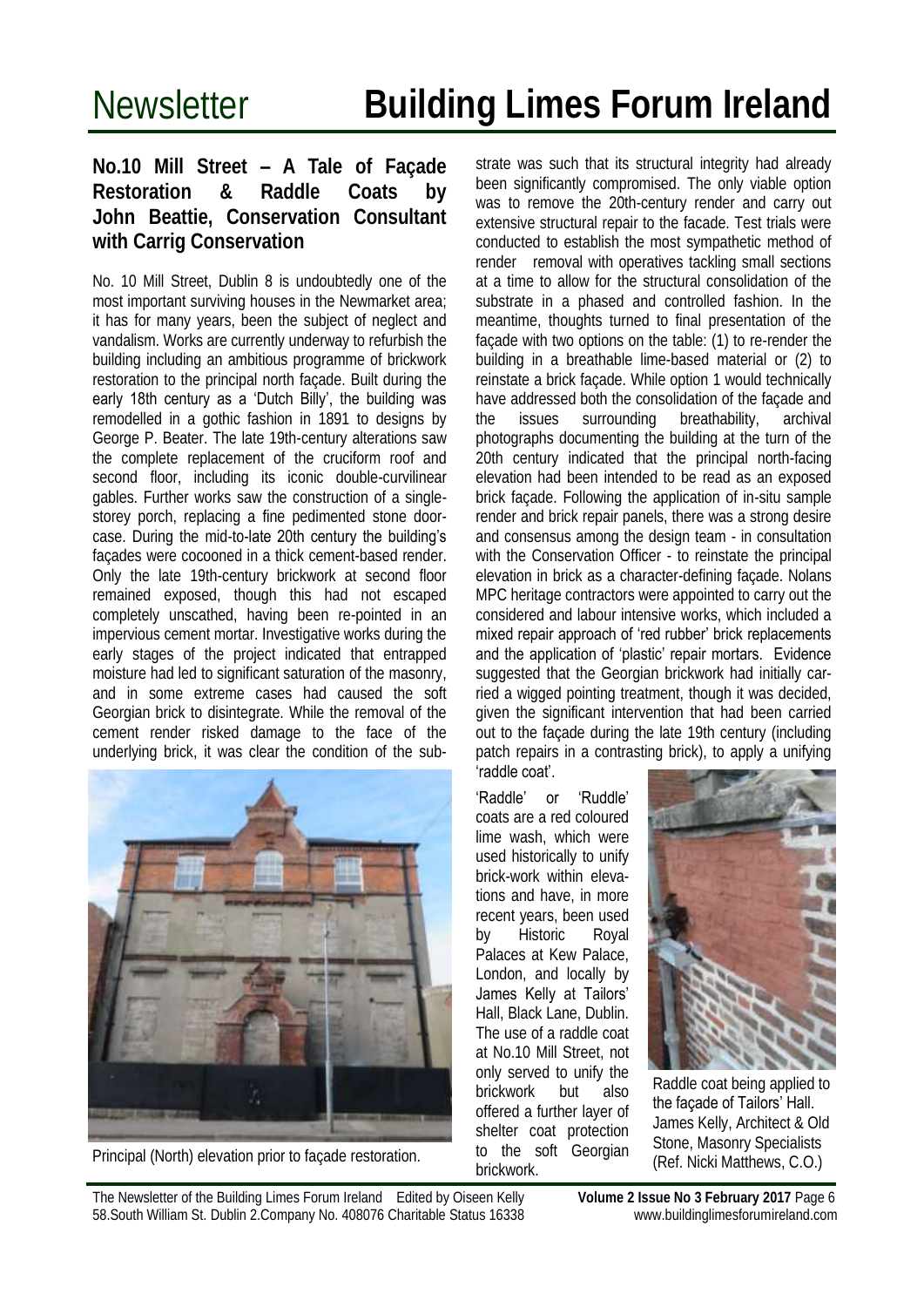Only the brick headers to the window opes have been picked out in a wigged pointing. The raddle coat was taken to first floor level, while the 19th-century brickwork at second floor level received new pigmented pointing, based on analysis of the original. This was to ensure that a contrast between the 18th- and 19th- century brickwork and the building's layered construction history remain clearly discernible. At the time of writing, scaffolding has been only partially dropped to the north elevation, revealing a glimpse of how the reinstated façade will look. Works are currently progressing on the raking and repointing of the brickwork to the single-storey porch (pigmented red pointing) and it is envisaged that the project will be completed by the end of March 2017.



Partially unveiled façade following application extensive restoration. Note the raddle coat to ground and first floor with pigmented exposed brickwork to second floor.

### **2016 Walking Tour – Derry City**

The 2016 BLFI Walking Tour took place in Derry City on June 25th. It was a fine day to see the city and absorb the surprising outcome of the Brexit vote, held the previous day. Our hosts, the Environment & Regeneration Department, Derry City and Strabane District Council included Karen Phillips (Director of Environment and Regeneration) and Tony Monaghan (Regeneration Manager). We were met in the Guildhall and received a wonderful warm welcome to start the day; we concluded



The Guildhall, Grade A listed building, completed c.1890

our walk there, with a lovely lunch and a chance to network with members of the Foyle Civic Trust. The day proved to be friendly, informative, interactive and interesting as we discovered the many wonderful buildings of Derry and the great works the council, and its many partners, have been carrying out over the last few years. Bronagh Lynch and Patricia Crossan gave a tour of the Guildhall (Grade A listed building c.1890) describing in detail the extensive conservation works completed in 2003. Walking within the vicinity of the city walls, Ronan O'Donnell (Walled City Partnership) showed us the many smaller but key regeneration schemes that link a city together; from precinct / shop front / façade improvement and paving schemes, to infill developments with financial incentives e.g. living over the shop etc. Karl Pedersen and Dean William Morton welcomed us to St Columb's Cathedral where we got a detailed description of the various repair works and decision making process. The essence of the day was summed up by Lisa Edden in a thank you letter to our hosts, *'It is hard to imagine what Derry looked like only 40 years ago and reassuring that a city can be so well cared for now and have experienced such significant regeneration despite political and economic hurdles. Thank-you for pointing out bomb blasted bricks (which to anyone from a non-conflict city would have assumed was miss-placed sand blasting!); the problem of building fabric management during annual celebratory bonfires; the love that has made St Columb's warm and welcoming and the attention to detail that has made the Guildhall a bustling user friendly civic building'.*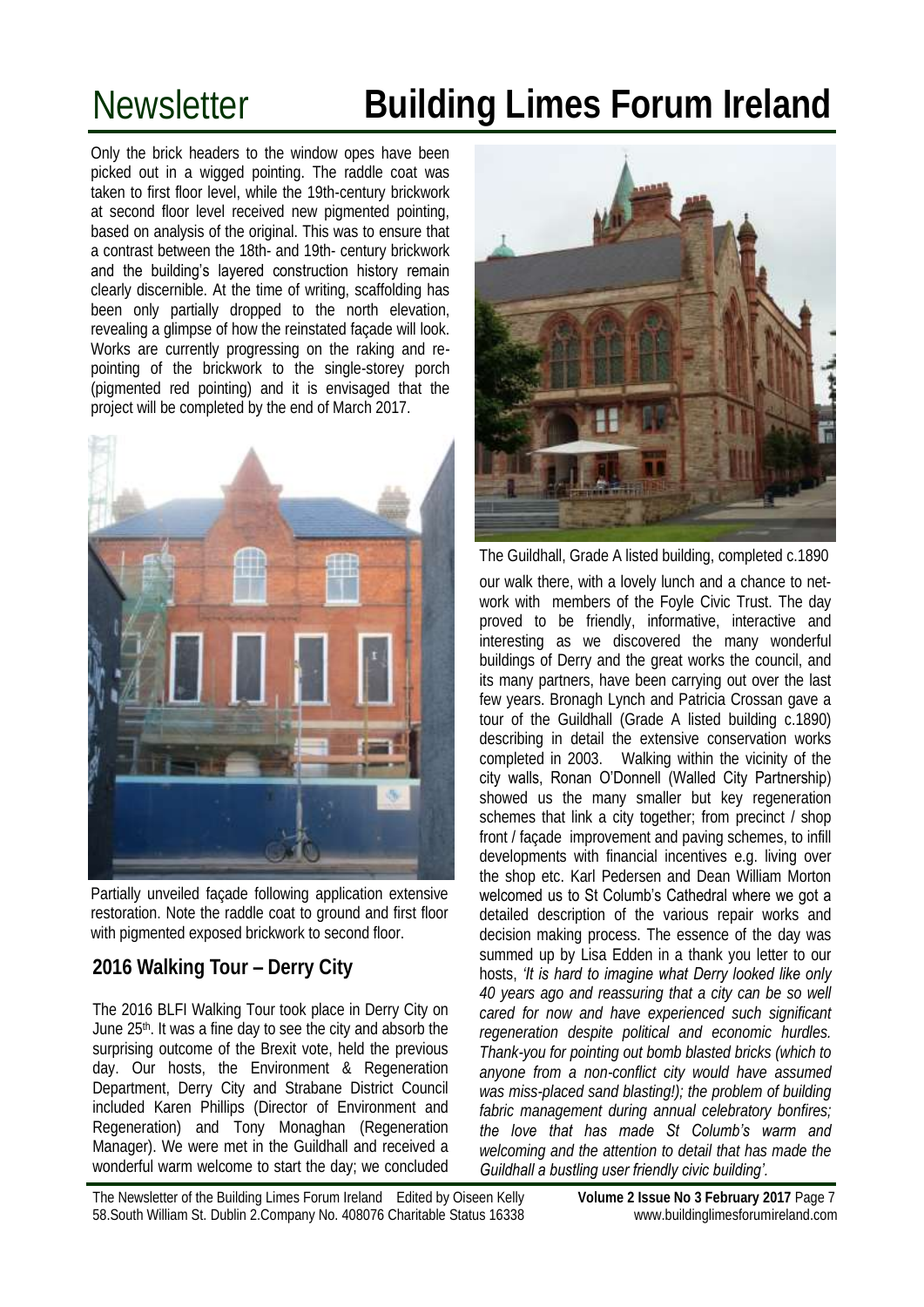#### **My Bursary Experience by Triona Byrne SPAB Scholarship 2016 - All About Lime**

From March to December 2016, I took part in the Society for the Protection of Ancient Buildings scholarship programme in the UK. This involved travelling all over the UK for nine months, visiting craftspeople, professionals and anyone working with the conservation and repair of historic buildings. A large part of this time was spent learning about all things lime.

Early in the scholarship, I spent a week in the Centre for Alternative Technologies (CAT) in North Wales with Stafford Holmes. The aim of our time at CAT was to carry out some maintenance works to the lime kiln, further our knowledge of lime and its uses, and to fire up the lime kiln to burn and slake lime. Stafford was able to teach us about the different types of lime and their appropriateness in different contexts. The first-hand experience of the process of burning and slaking lime really helped me to understand the fundamentals of lime and its use in traditional buildings. We experienced another lime kiln build and burn in Scotland with Andy Bradley and members of the BLF in Scotland. This time we built a 3-minute kiln with scrap material, although it took a bit longer than that in the end, mainly due to the perfectionism of the practitioners involved!

We also spent time on the Isle of Mull experimenting with different mixing methods - it was eye-opening to see how the workability of the mortar changed so much just by adding the ingredients in a different order.

I attended the BLF conference in Liverpool in September,

where it was great to meet some familiar faces from BLFI. The weekend conference was full of excellent talks and it was refreshing to meet so many other anoraks with such a burning interest in lime!

On the hot topic of hot mixed mortars, I spent a day with Nigel Copsey hearing about his recent research into historic mixing methods. It was fascinating to learn about the hundreds of historic texts he unearthed describing hot mixing methods from centuries ago, whilst acknowledging that this vital information was lost/ignored in the past hundred years, only to be resurfacing again now. Nearly everyone we visited during the nine months mentioned hot mixed mortars at some point of our visit, and it was heartening to see that people are finally returning to such a traditional mixing method.

I finished the scholarship with a week in Kato Drys, Cyprus on an EU-funded cultural exchange programme. Seven of us, including us three SPAB scholars, a senior technical officer and an earth building specialist from Historic Environment Scotland, a building surveyor and a green woodworker, joined forces with the ultimate aim of repairing the only remaining arch left in the ruinous Venetian church of Apliki. We began by building a lime kiln from salvaged local materials and over the week, we carried out two separate ten-hour burns with limestone gathered from the surrounding fields. We used the quicklime produced to make a hot mixed mortar which we then used to stabilise the arch and surrounding masonry. Local residents and builders were invited along to watch us work and hopefully learn something about how to use lime in traditional building repair.

It was great to be able to put what I had learned through-





3-minute kiln in Scotland Clay-rendered kiln in Cyprus Learning to lime plaster



The Newsletter of the Building Limes Forum Ireland Edited by Oiseen Kelly **Volume 2 Issue No 3 February 2017** Page 8 58.South William St. Dublin 2.Company No. 408076 Charitable Status 16338 www.buildinglimesforumireland.com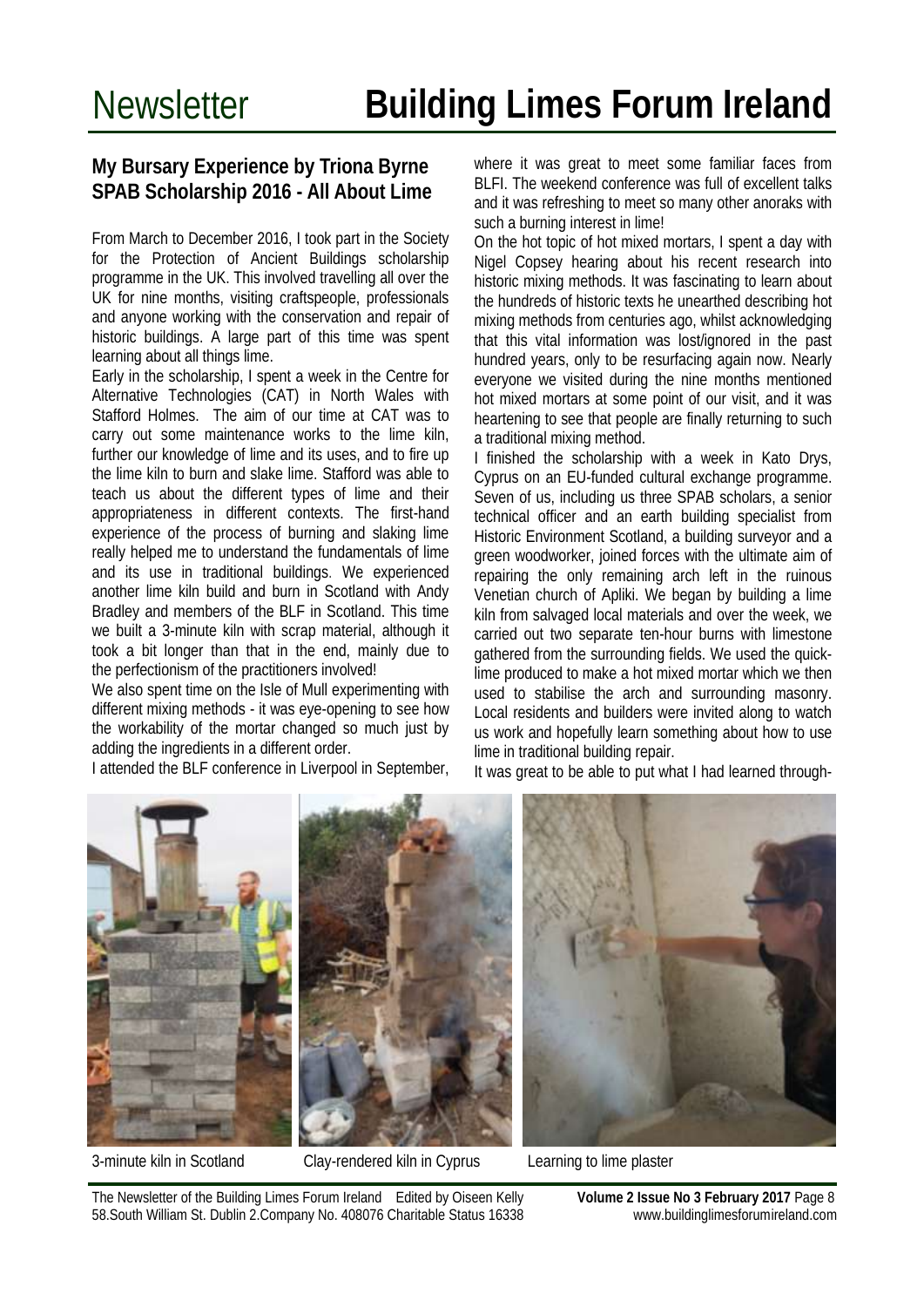

Lime pointing with fellows & 2014 SPAB Fellow Eoin Madigan

out the duration of the scholarship to good use and to end the nine months with such a successful project. I really enjoyed spending so much time studying lime and getting to grips with one of the most important components of traditional buildings.



**Finally, many thanks to the BLFI for awarding me a bursary, which was a great help to me with my nine months on the lime trail!** Scholars & Fellows at CAT with Stafford Holmes



### **SPAB Ireland**

A branch of the Society for the Protection of Ancient Buildings (SPAB) is being established in Ireland this year. The SPAB was founded by William Morris



in 1877, as the first building conservation organisation in the UK, in response to the unsympathetic and over zealous restoration of buildings during the Victorian era. It campaigns, advises, runs training programmes and courses, conducts research and publishes information on the conservation and repair of historic buildings. There will be an open meeting on February 8th, 6.30pm in the Maxwell Lecture Theatre, Hamilton Building, Trinity College Dublin, to introduce the SPAB and discuss how it might fit into the existing sphere of heritage organisations in Ireland and aid with efforts to protect our unique built heritage. All welcome, if you wish to attend please RSVP [spabireland@gmail.com](mailto:spabireland@gmail.com)

(**Note** venue change from previous notices, no longer being held at IAA Merrion Sq)



### **Guédelon, France**

In October 2017 Tom Pollard returned from [Guédelon](http://www.guedelon.fr/)  [Castle](http://www.guedelon.fr/) in the Burgundy region after taking part in what is considered a 21st-century medieval adventure and experimental archaeology in action. 'The people, sights and creativity there are just exceptional. We received a very warm welcome into the project and were trusted to get on with building, stone cutting, mixing, quarrying and overseeing a dry-stone wall build - Guédelon's first drystone wall for their small farm. The build is beautiful, the methods are all fantastic and we all feel very privileged for having laid stone into such an important historic recreation. For more information see www.guedelon.fr/en Or contact: Tom Pollard **tphandcrafts@ hotmail.com** if you are interested in going to work in **Guédelon**.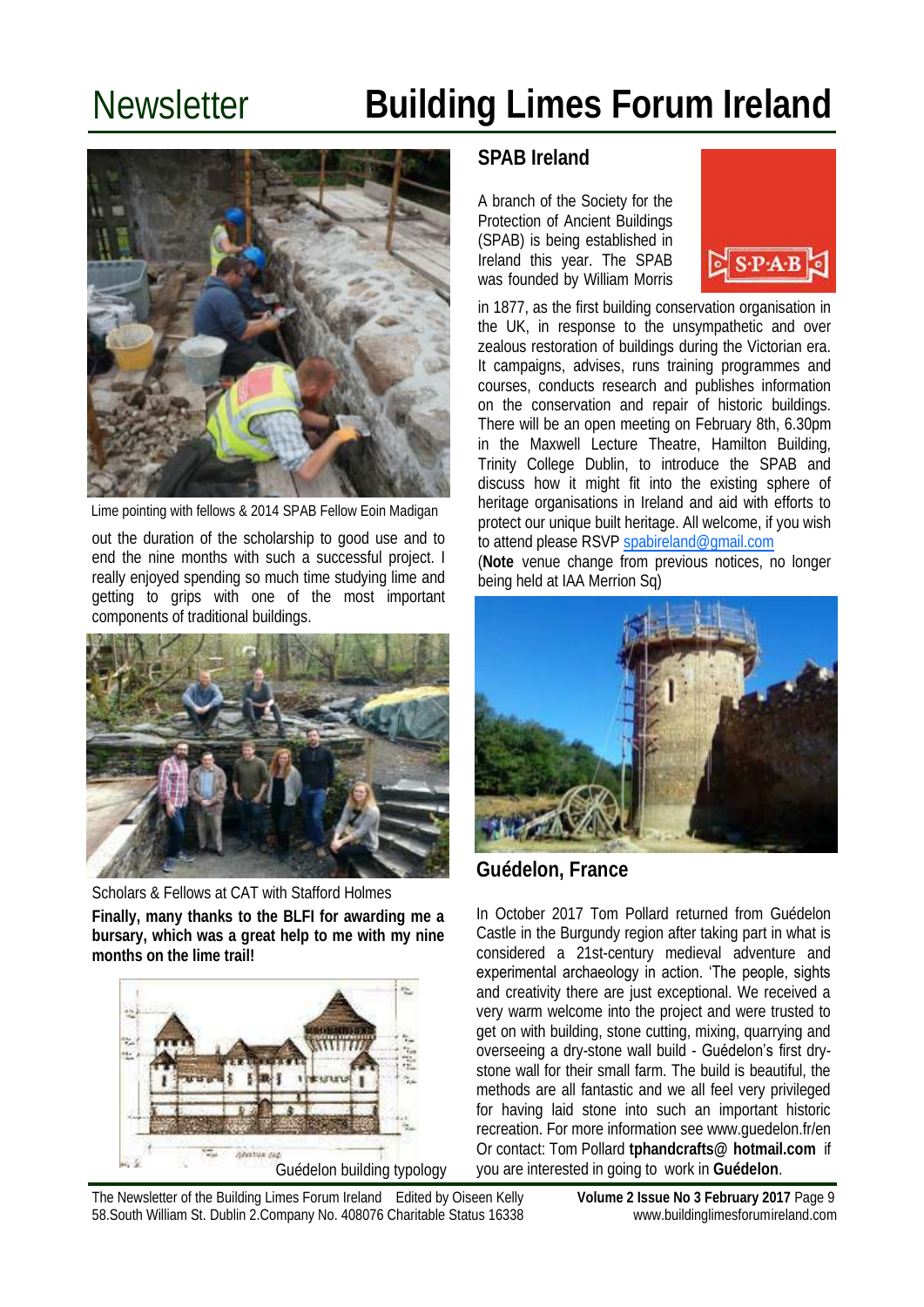### **EBUKI Update by Feile Butler**

#### 23rd January 2017

More and more we are finding that the worlds of lime and earth intersect. Sometimes quite literally, such as adding quicklime to earth mortars to improve buildability and performance or, as in some recent experiments, adding powdered clay to a hot lime render to introduce a hydraulic set. Even where it is not so literal, the comparisons are many. So at **Earth Building UK and Ireland** (EBUKI), we are delighted to get this chance to let you know what has been going on in the earth world and what is coming down the (muddy) track. Ireland joined forces with Earth Building UK in 2015. We have a shared culture of earth building. Much of our heritage along the northern and western seaboard echoes historic Scottish styles of construction. Inland, and heading east and south, our old earth buildings share much in common with England (and even Brittany). Although, it must be stressed that there are many, many regional variations and local peculiarities. By pooling the knowledge, experience and resources of stakeholders in both countries, we hope to move all of our aims further along – to promote the valuing and conservation of our earth-built heritage and to encourage the use of earth as a sustainable new-build option. Very similar aims to those of BLFI, in fact. There have been two national events in Ireland to date. The first, **Earth Building Ireland 2015**, took place at I.T. Sligo in November. This day of talks, scientific demonstrations and workshops, was attended by more than 100 people. We were delighted with such an encouraging turn-out for our inaugural event.



Earth Building Ireland 2015, Sligo

Last year, EBUKI linked up with the Heritage Council for Heritage Week, organising **Mud Fest 2016.** One Saturday in August, seven different earth-based workshops were delivered across seven counties to 180 people. From Cork to Sligo and from Dublin to Tipperary, the public got up close and personal (and mucky) with

earth. There were cob building, light straw clay and mudwall repair workshops. There were earth plastering and clay paint workshops. There were earth mortar and culm (a fuel made from a combination of clay and coal dust) workshops. It was inspiring to see how varied the subject matter was, how willing our workshop leaders were to share, how much knowledge is out there, that it is spread right around the country and that the public have an appetite for it. We are not sure yet what we will be doing in Ireland in **2017**, but it will be a key year for our organisation. To carry out our work properly and to be able to access Irish and EU funding, we need to register the charity in Ireland. This is only going to become more important following Brexit. There will be a meeting in Assembly House, Dublin 2, in early February, to set this in motion. We are looking for board members with a broad range of skills and experience, not only in earthrelated fields, but also in charity-friendly disciplines such as accounting, fundraising or law. If you think you might be interested in joining us, please contact me at [feile@ebuki.co.](mailto:feile@ebuki.co) Our aim is to be in a position to host



Culm, Co.Tipperrary







A Cob-Oven, Killkenny



Cob building, Co. Laoise Earth Plaster, Co. Leitrim



Cob repair, Laois Lime render on cob, Cork

The Newsletter of the Building Limes Forum Ireland Edited by Oiseen Kelly **Volume 2 Issue No 3 February 2017** Page 10 58.South William St. Dublin 2.Company No. 408076 Charitable Status 16338 www.buildinglimesforumireland.com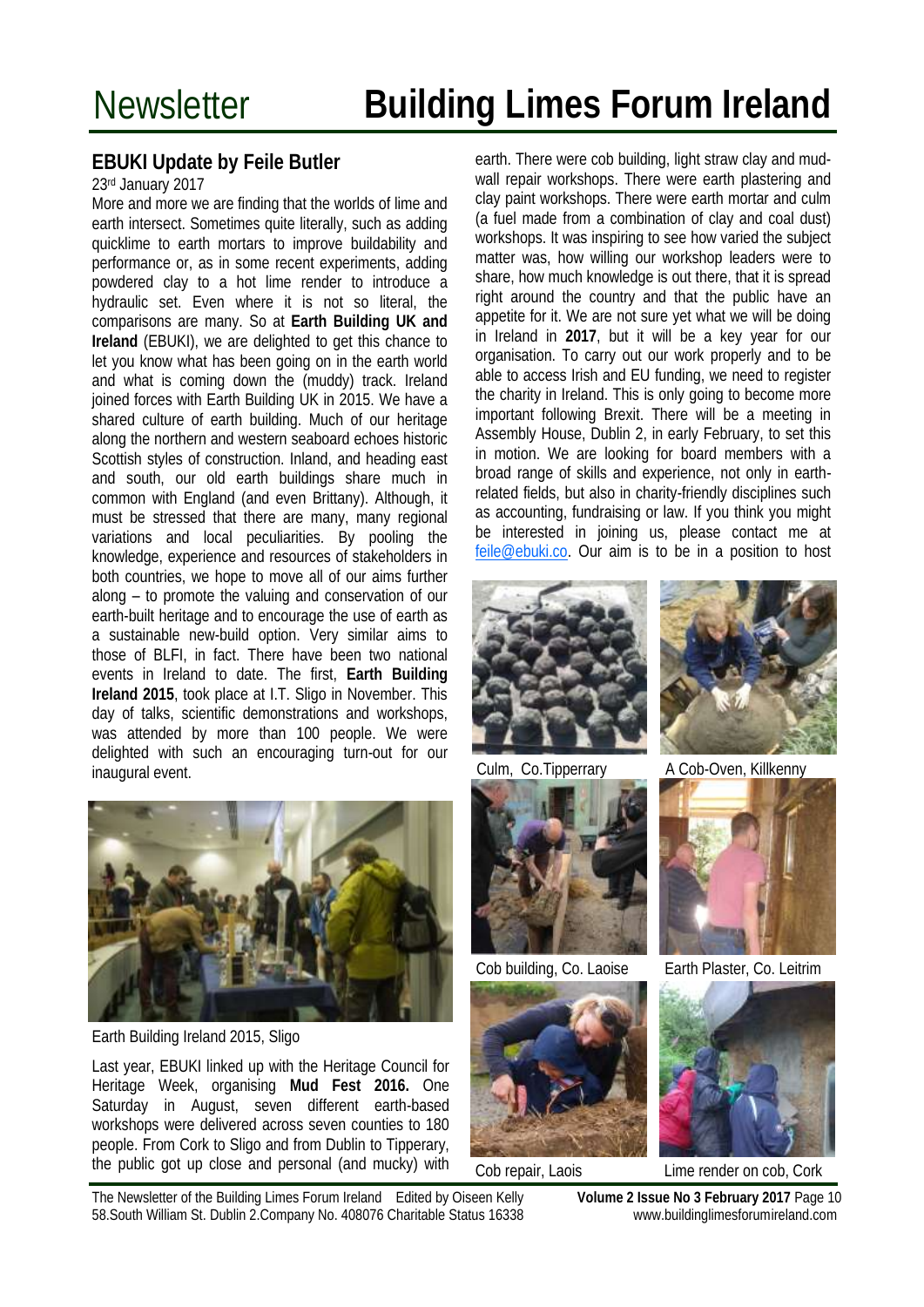Clayfest 2018 in Ireland. This is an annual travelling festival which celebrates all things earth and attracts people from all around the globe. Clayfest was born from feedback that not all of our members necessarily enjoyed the format of conference, that a more hands-on way to share and compare skills and ideas was needed. An extended event would also allow participants to spend lots of downtime together; not only during lunch breaks or in the pub, but also at the campsite and across a range of activities. Clayfest has been hugely successful in facilitating the establishment of connections and friendships among earth practitioners from around the world. We are looking towards the southeast as our venue for **Clayfest 2018**. So if you have links to that area, we would love to hear from you. We want to talk to stakeholders in education, from primary school all the way up to third level, stakeholders in heritage, practitioners, earthen home-owners, artists who might be interested in working with earth in its many forms, local community leaders, local authorities, etc. We will be making contact shortly ourselves, but if you know anyone we should talk to, or *are* someone we should talk to, let us know! If you think you could help us in our aims to register the charity in Ireland or have connections in the southeast with an eye towards Clayfest 2018, then it might be an idea to come along to our meeting in February. Please contact me to follow up on either of these call outs. This year, **EBUKI Clayfest 2017** is being hosted in Lincoln from 12<sup>th</sup> to 17<sup>th</sup> June. All are welcome and I really encourage you to come along. So far, the following leaders and workshops are confirmed:

Cob / Mudwall with Colin Ritchie and Féile Butler (Mud and Wood); Earth Lime Mortars with Nigel Copsey (Earth Stone and Lime Company); Earth Plaster with Peter Coch and Nyja Maya (Organica); Earth and Fibre with Becky Little (RebEarth) and Tom Morton (Arc Architects); Light Earth with William Stanwix (The Hempcrete Book); Rammed Earth with Rowland Keable (Rammed Earth Consulting); Earth Ovens with Maria Brown (ESTEPA). The workshops will run from Monday to Thursday. At each Clayfest, we also try to focus on a topic that is

particularly relevant to the area and dedicate a full-day symposium to it. In Scotland, we focussed on turf construction. In Lincoln, we will be focussing on the local vernacular – mud and stud. The symposium will be held on Thursday, 15th June. The **EBUKI annual conference**  has been running since 2009. This year's theme is "Building Bridges". This could relate to bridging the gap between disciplines and trades, it could be about exploring the marriage of other materials with earth. Really, the theme is wide open, we are still welcoming submissions if you would like to make a 15 minute presentation, contact me. The conference will be held on Friday, 16th June. We end the week of workshops, symposium and conference with dinner, music and dancing. The following day, there will be self-guided tours to a range of historic and contemporary earth buildings. It really is an inspiring event, a real highlight and great for recharging the batteries for another year. So please mark it in your calendars and come along to Lincoln this June. The **EBUKI website** is currently under reconstruction, but we hope to have the Clayfest Page



Earth-mortared stone cottage, Sligo

up and running in the very near future. Keep an eye on [www.ebuki.co](http://www.ebuki.co) for more details or please contact me directly. The earth world is alive and kicking. In my own practice, Mud and Wood/Roots Architecture, we have some great conservation and new-build projects ongoing. We are delighted that a 150m² cob family home in Sligo was granted planning permission last week. We have just completed stage one of the restoration of an earth-

Clayfest 2015, Scotland

mortared stone cottage, also in Sligo. The renovation & extension of an earthmortared cottage and outbuilding, earth-plastered, will be starting in Leitrim next month. If you are working on any earth-related projects we would love to hear from you. Our doors (and inbox) are always open!

The Newsletter of the Building Limes Forum Ireland Edited by Oiseen Kelly **Volume 2 Issue No 3 February 2017** Page 11 58.South William St. Dublin 2.Company No. 408076 Charitable Status 16338 www.buildinglimesforumireland.com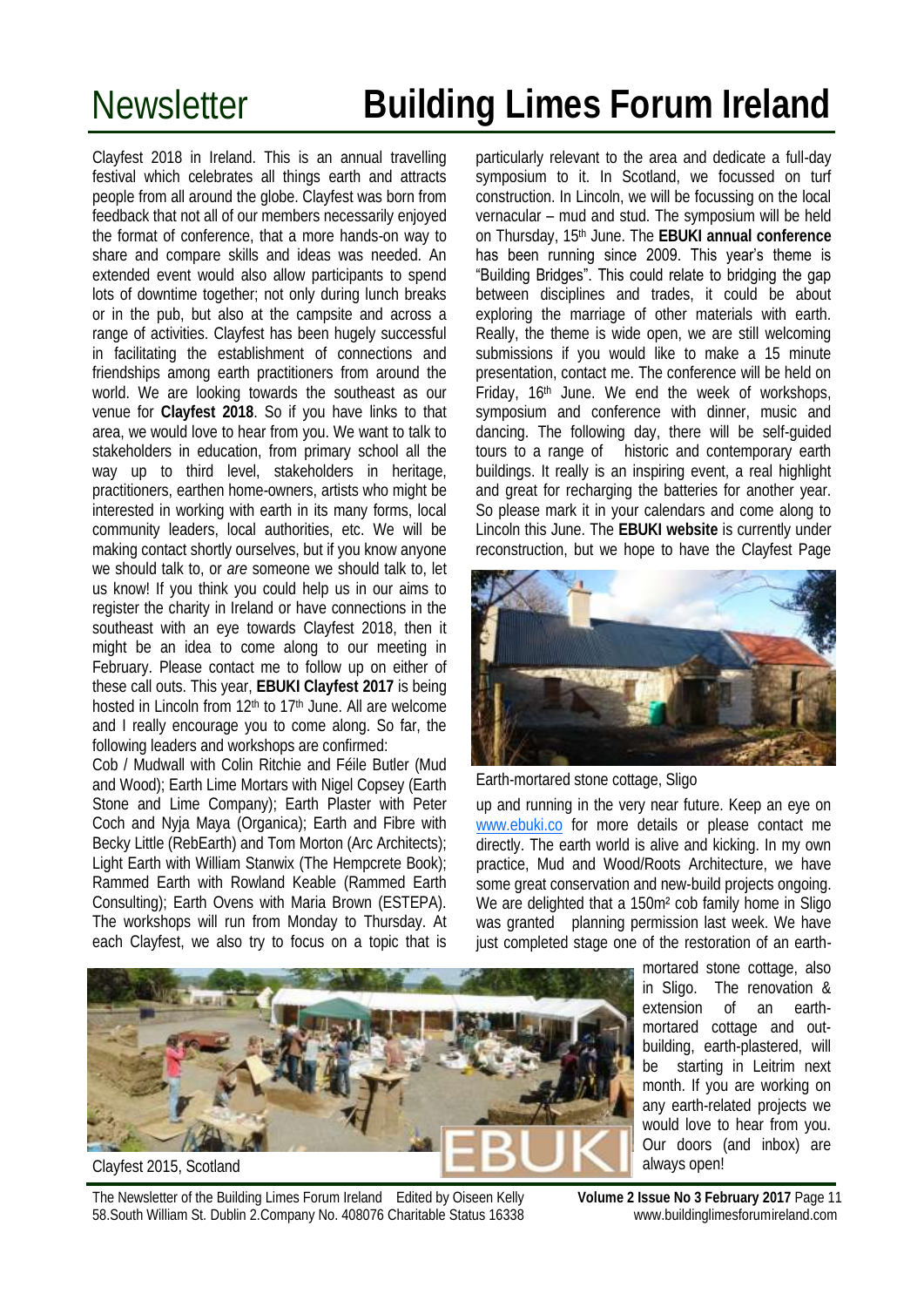### **GLAS Traditional Farm Buildings Grant Scheme 2016—Tipperary. 1830's shed renovation using earth and lime mortars. By Tom Pollard**

As a smallholder with 23 acres I supplement my farm income by working as a stonemason and as a stonemason I supplement my income by running a small sheep farm. The farm has been in our family for many a generation and the first walls of the original and now abandoned cottage are made from earth and date back as far as the 1680's. I remember visiting my great uncle and aunt many a time there and remember the open fire and all its implements and ironwork under a very well maintained thatch, unfortunately the cottage became uninhabited by 1982 and fell into terrible disrepair after the roof collapsed in the mid 1990's. Another of many gone forever. A small addition to the West gable of the cottage still standing was the "Sheep Shed" built around 1830 going by land maps studied. It is a small cobble floored stone shed with faded whitewash and a damaged gable to the prevailing wind side, the damage being a missing third of the gable which provided light, wind and moisture to the sheep in lamb and when not used for lambing to store the timber for winter. The roof had remained and is testament to the solid workmanship and quality of materials, most probably thatched originally it always had a corrugated roof in my memory which seems to have been fitted in the 1960's. the corrugated sheet is still in very good order albeit aged looking and discoloured. With a successful application and generous funding of 75% of the renovations costs through the Dept of Agriculture GLAS Traditional Farm Building Scheme and The Heritage Council we started works in July 2016. This stone shed was mortared with an earth mortar and luckily having both yellow and grey earth as sub-soils on our holding we were going to have the advantage of matching the existing mortars and all from the immediate area. With our conservation advisor Julia Gebel we set about analysing the mortar before a full raking out and clean of the masonry. I had worked with earth mortars previously and enjoyed them; all vary and all react differently in relation to the ratios of aggregates and additions after mixing and in conjunction with the weather conditions at the time of their application. We took samples and let them settle in jars of water along with sieving to identify aggregates and sand, discovering we needed to use two types of mortar. The most interesting being the mortar for the re-point of the west gable which was the original wall of the cottage the shed extends from. This mortar utilised Marl or Grey clay as it



The 'Sheep Shed 'before the works commenced

is commonly referred to. Along with this earth which is very dense and hard compared to yellow earth were quite an aggressive aggregate ranging from 15mm to 5mm and the inclusion of crushed culm in small amounts.



Existing Mortar Analysis

Culm is a by-product of the now abandoned coal mining industry locally and was the fine remains of coal after washing and grading. In the main it was mixed with yellow earth, 7 parts earth to 1 culm, hydrated and shaped into balls , dried and burnt in the home fire or in limekilns. It provided great heat and burned slowly and consistently, we estimate at about 0.2 parts. In original tests we found heavier inclusions which was surprising however after a thorough and evenly studied range of samples we were happy with it being 0.125. Was it a pozzolan? An aggregate? Did it get mixed in by accident or does it work well in conjunction with Marl/grey earth? The jury is out and further experiments will follow but according to Michael Conry an author on the uses of culm it was used in the mortar in the building of Carlow Cathedral which was built in 1833. The mix we used finally was 5 parts grey earth, 5 parts well graded sand 5- 7mm, 1 part quicklime kibble and 0.2 culm. The second earth mix we were to replicate was with the yellow earth which is softer and sandier, our mix was 6 parts yellow earth, 4 parts well graded sand 5-7mm, 1 part quicklime kibble. These mixes were chosen after Julia Gebel and I

The Newsletter of the Building Limes Forum Ireland Edited by Oiseen Kelly **Volume 2 Issue No 3 February 2017** Page 12 58.South William St. Dublin 2.Company No. 408076 Charitable Status 16338 www.buildinglimesforumireland.com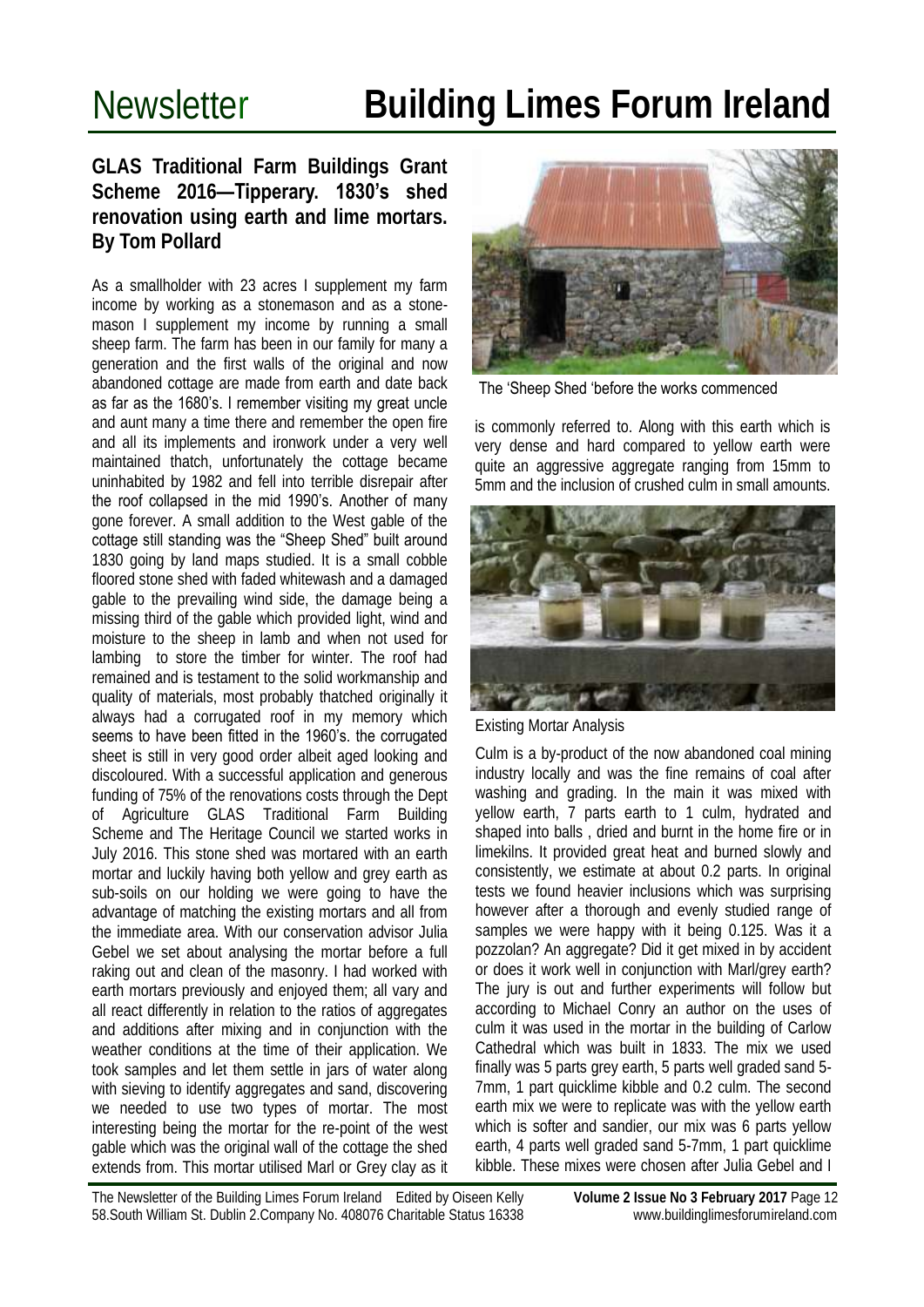

Gable with missing top-section

had made many sample blocks of mortar with variations in terms of aggregate and lime. Raking out had revealed some very large voids in the core of the wall and as the stone was small on average this resulted in a lot of joints to fill per square metre. A lot of earth was required so two pits were opened in two areas with a JCB so plenty of yellow and grey clay were available . All earth was crushed by hand using a large block of oak tenoned onto a stout hazel stick and then sieved to create a powdery clay which was mixed with the sand on an 8x4 board and heaped for mixing and adding lime when required. Earth mortars are by nature extremely sticky so mixing required wellington boots and stamina. Two of us, once the earth and sand was placed on the board (20 small buckets) would create a hollow in the middle, add the lime kibble (2 small buckets) and add the water as required then clamp the sand and earth around the lime quickly, keep patting it down with the back of the shovel to seal cracks caused by the expansion of the lime on hydration. After three to four minutes the clamp is opened and mixed as quickly as possible to get the powdered lime into the earth and sand as evenly as possible. Then the job of



Mortar block samples

mixing by foot would take place while the other person added small amounts of water at a time and shovelling the mix into the path of the perspiring wellington boot wearer. Once satisfied with the consistency of the mix,



Hand-crushing and sieving earth to powdery clay

pointing and core filling could commence. A drier mix is preferable to a wet and free mix as less slumping and cracking would have to be dealt with. Dampening down was a very important part of the work and old earth mortars are very thirsty even after old joints have been blown out with a compressor. We would soak all prepared areas first thing before mixing and use a knapsack sprayer while pointing to make sure proper contact was made with the stone and remaining mortar. To fill the voids, pieces of timber of varying sizes were used to compact the new mortar and to make sure stone used in filling the voids was fully bedded. Internally we used earth mortar right up the face of the joints and we would constantly spray down finished surfaces to address any cracking that might occur and employed a "less is best" approach when spraying. Any cracks that would appear were sprayed and compacted with a pointing bar. Using a well mixed and dry enough mortar helped a lot in minimising cracks and the overall finish inside was very successful. The grey earth mortar with culm inclusions was a revelation as it had such a solid set. As requested by Heritage we left a number of openings and small voids in two of the walls to allow for any possible nesting of bats in future. Outside. re-pointing utilised the yellow earth mixes and some huge voids and a bulge in the east gable were repaired. It was incredible how this gable remained standing, but for the fact that air was moving freely through the structure via cracks and voids the remaining mortar was holding well where it had not been washed out or removed by nesting jackdaws, rats and mice over the nearly two hundred years it had stood. In order to protect the exterior masonry and its

The Newsletter of the Building Limes Forum Ireland Edited by Oiseen Kelly **Volume 2 Issue No 3 February 2017** Page 13 58.South William St. Dublin 2.Company No. 408076 Charitable Status 16338 www.buildinglimesforumireland.com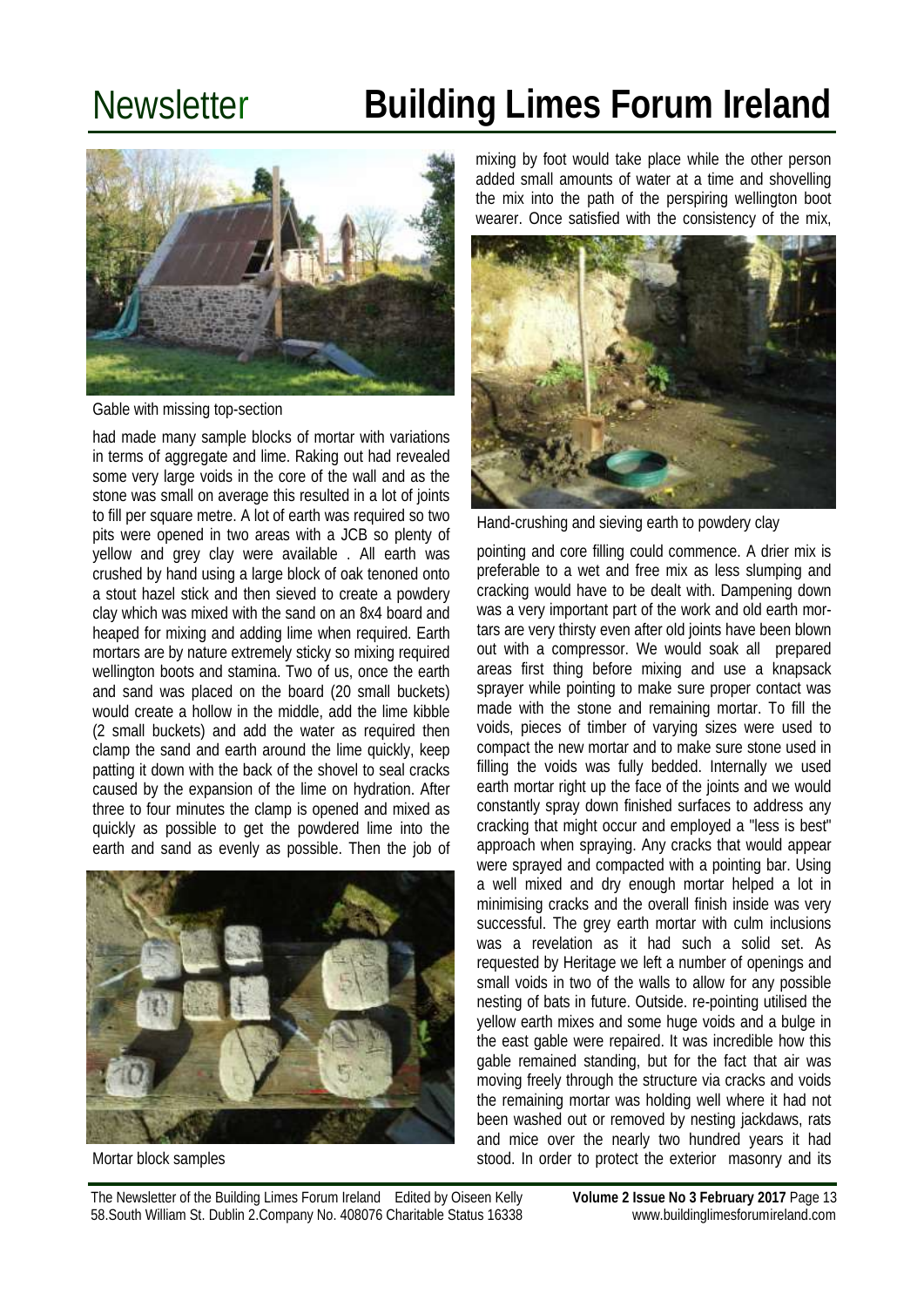clay mortar from excessive moisture ingress a lime mortar of 3:1 sand to quicklime was used. Once cured, a lime wash was applied. The lime wash was made 6:1



Preparing dry-mix on boards

water to lime putty. This old building has an overall floor area of 19.8 m<sup>2</sup> , small by any modern farm building standards, it had been built with field stone and local slig which is a hard and angular stone with few natural beds for the builder to utilise. Earth mortar being so sturdy and tacky made this stone's use that bit easier and this mortar has kept the building from collapse without a doubt. As a final note I would like to commend The Heritage Council and Anna Meenan who granted aid and oversaw this project in conjunction with the Dept of Agriculture GLAS Traditional Farm Buildings Grant Scheme. As small as this building is it has an integral future as part of the years farming activities, it created worthy employment for three masons and two carpenters, educated all practitioners in the use of traditional materials and practices and has left a building for many to visit and be informed and inspired by. It was a pleasure to renovate even with the aching muscles from mixing and applying the tackiest mortar yet handled by all involved.



Mixing mortar on boards



Rear view on completion of re-pointing



Lime wash on completion, 6:1 water to lime putty

The GLAS Traditional Farm Buildings Grant scheme is run by the Heritage Council in partnership with the Department of Agriculture, Food and the Marine and only farmers approved in the GLAS scheme are eligible to apply. A grant award will not be for more than 75% of the cost of the works with grant amounts varying from  $\epsilon$ 4,000 to a maximum of  $E25,000$ . The grant is available for the conservation of traditional farm outbuildings, including roof, walls, structural repairs, windows and doors. The grant is also available for other related structures including historic yard surfaces, walls, gate pillars and gates. The process is highly competitive and it is expected that 50-70 projects will be supported in 2017. The emphasis is on essential repairs with restoration works having a low priority. For further information and the application form: [www.heritagecouncil.ie/architecture/](http://www.heritagecouncil.ie/architecture/our-initiatives/traditional-farm-buildings-scheme/) [our-initiatives/traditional-farm-buildings-scheme/](http://www.heritagecouncil.ie/architecture/our-initiatives/traditional-farm-buildings-scheme/) 

or contact: Anna Meenan, Project Manager, Farm Buildings Grant Scheme, The Heritage Council, Áras na hOidhreachta, Church Lane, Kilkenny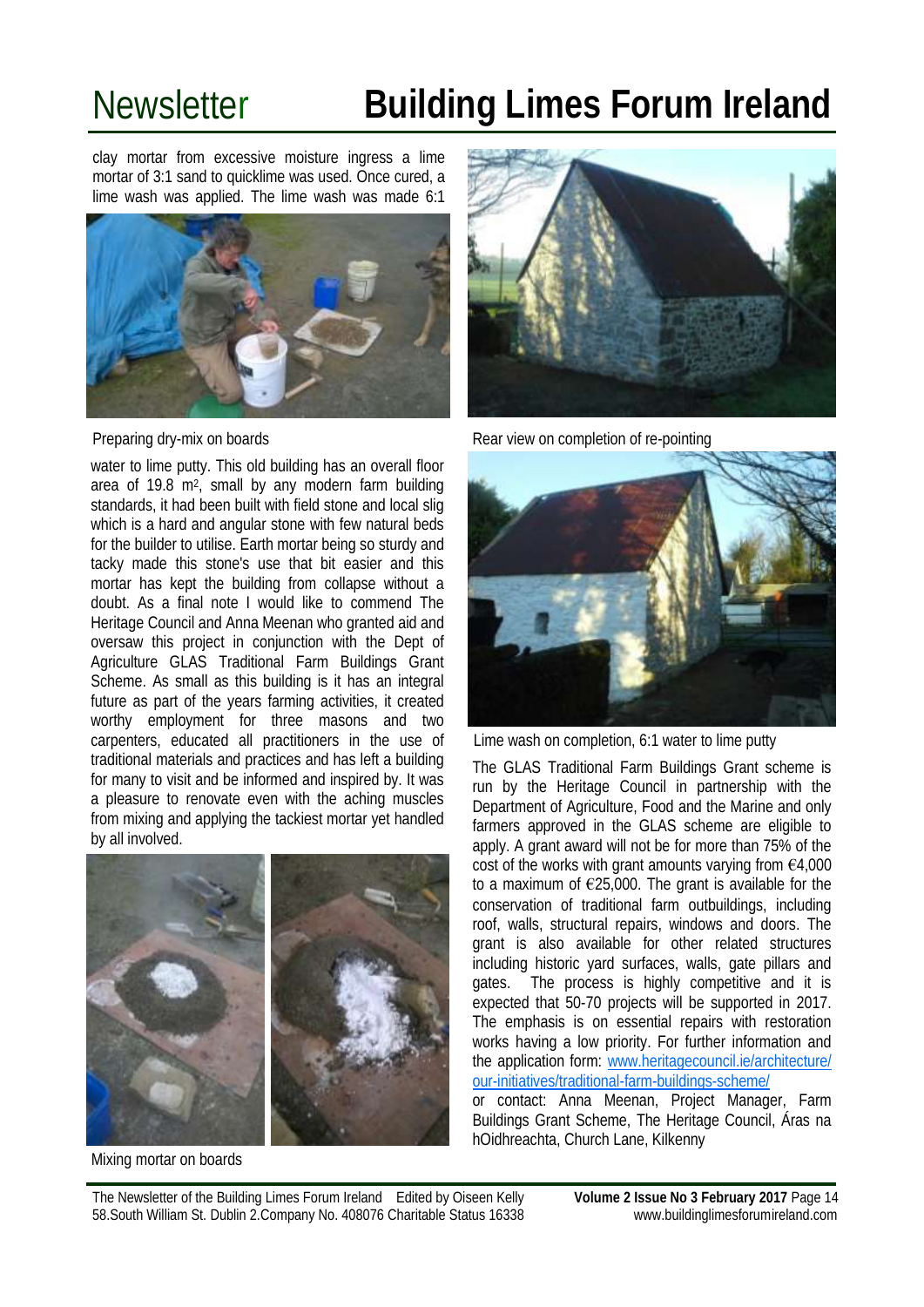### **A Member Query**

These 'nests' are about 13" x 15" in a wall of an outbuilding in Kerry, just outside Tralee. Anecdotally the building was called 'the cow house' but has been derelict in

recent memory. They are beautifully constructed and it has been suggested that they are bird roosts. If any member has come across similar structures please let us know. info@blfi.ie





#### **Works to begin on Dublin Civic Trust conservation project**

Dublin Civic Trust will shortly begin works on its flagship conservation project at 18 Ormond Quay Upper. The four -storey over basement building, positioned in the heart of the city overlooking the river Liffey, will undergo a comprehensive programme of structural stabilisation and consolidation of its exterior fabric during 2017 following grant of planning permission in late 2016. Comprising two interlinked buildings, the front portion constructed in 1842-43 and the rear dating to the 1760s, the initial phase of works will focus on the river-fronting building, returning residential use to its upper floors and public access to the ground floor. The project will include a diverse array of lime and masonry works such as cementitious render removal, brick repair and replacement, wigged jointing, Roman cement works, and stripping, cleaning and repair of granite ashlar to the rare arcaded Georgian shopfront. A network of structural steels, tie fixings and new masonry walling will be used to brace the side elevation and shopfront to prevent further structural movement and to resolve 20<sup>th</sup>-century interventions that weakened the building's cellular integrity. The works will be made accessible to building professionals and the public through a series of on-site demonstrations and seminars to be announced shortly, while progress on the development can be followed through the Trust's dynamic new website at [www.dublincivictrust.ie](http://scanmail.trustwave.com/?c=6600&d=-IqQ2KW3B7g_0mGYw7AH2kYzuqYoP82JSoBdrxdGpQ&s=342&u=http%3a%2f%2fwww%2edublincivictrust%2eie) to be launched in February 2017.

### **BLFI Bursaries 2014-2018**

The application must have an educational nature, practical or theoretical, and must relate to the use of lime. For example it could be used to attend a specialist course, either short-term or long-term, be theoretical and/or practical. It could also be used to undertake a specialist internship or a practical experience master class, and so very flexible in remit. The result should lead to better qualification and/or experience and a better understanding in the use of lime in construction. It should be relevant to the applicant's work or future direction.

#### **Bursary**

Up to  $\epsilon$ 2,000 will be available per annum for a period of 5 years from 2014. €10,000 will be set aside as a special fund so the bursary will be guaranteed for this period. It is important to demonstrate to the Charities Office that the BLFI have a commitment to relevant specialist education in the broad sense, not just on a year-to-year basis. There will be two bursaries of  $\epsilon$ 1,000 each although the Selection Committee reserves the right in a special case to award one bursary of  $E2,000$ . The process will be reviewed by the BLFI Committee after a 3-year period. If applications are not compliant with the terms of the bursary, it may not be awarded in a particular year. In such cases any monies will go back into the fund for future bursaries.

#### **Who can apply?**

#### All members of the BLFI with at least 2 years' member-

ship. In the 5-year period a bursary cannot be awarded more than once to the same person.

#### **What does it cover?**

The bursary must be used to cover course fees / internship costs, travel & accommodation.

#### **Timescale for application**

Application by 1st April of the relevant year. A decision by the Selection Committee will be made by the 30<sup>th</sup> April. The Selection Committee will be made up of the full BLFI Committee and 2 externs.

#### **Application Submission**

Successful applicants must submit a report, presentation, organise a demonstration or as otherwise agreed upon completion of the proposal for which the bursary is awarded.

#### **Application Form**

There is no application form as such. Please make a written application detailing the proposal with a one page CV including contact details. Canvassing the Selection Committee with disqualify any application.**info@blfi.net** 

The Newsletter of the Building Limes Forum Ireland Edited by Oiseen Kelly **Volume 2 Issue No 3 February 2017** Page 15 58.South William St. Dublin 2.Company No. 408076 Charitable Status 16338 www.buildinglimesforumireland.com